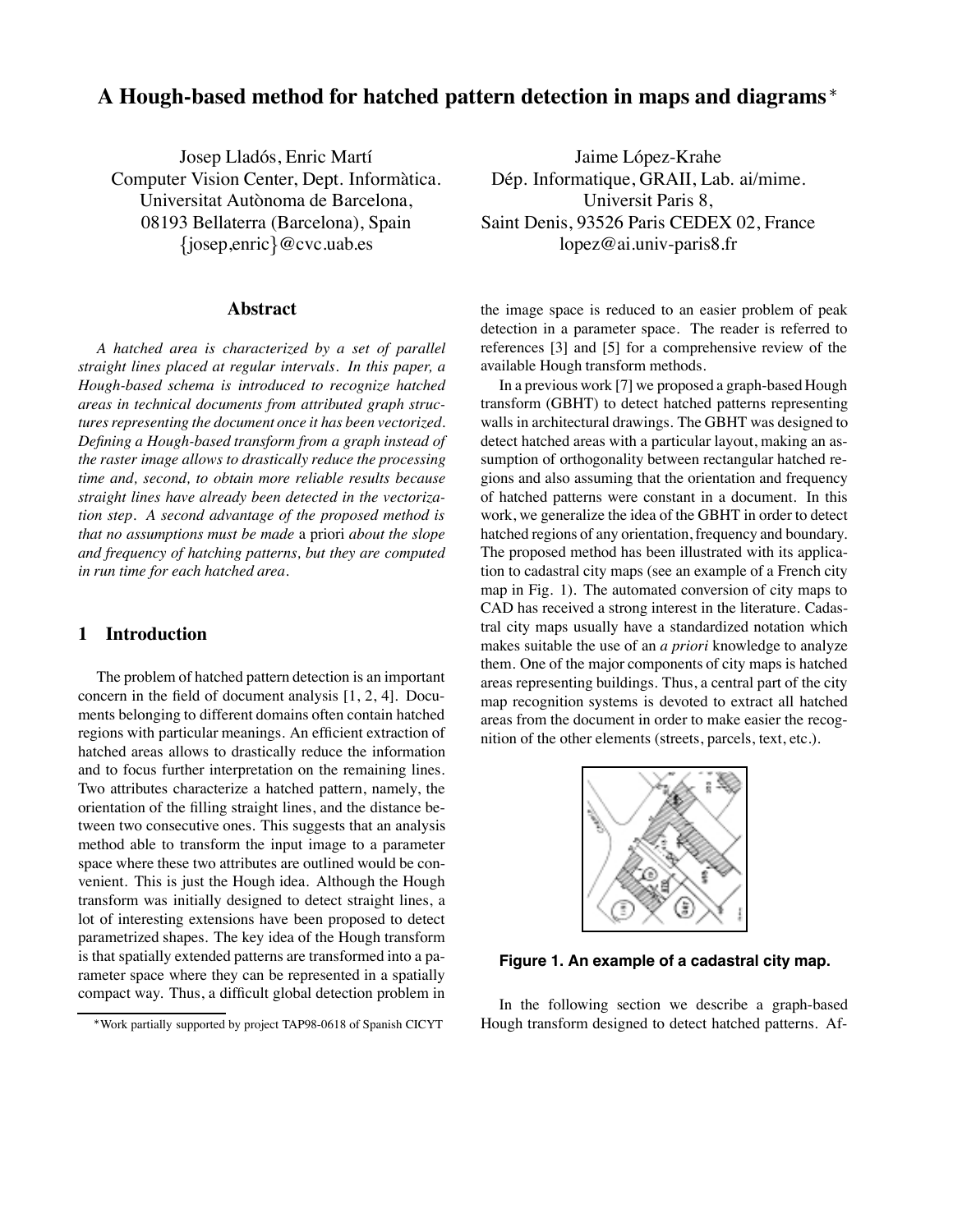

**Figure 2. An example of the OIGBHT applied to detect hatched patterns.**

terwards, in Section 3 some results of the proposed method are shown. Finally, Section 4 is devoted to the conclusions.

# **2 Hatched pattern detection by a graphbased Hough transform**

A hatched pattern can be defined as a sequence of  $I$ straight lines in the image space  $\{l_i = (\theta_i, \rho_i) : \theta_i =$  $\theta_{i+1}, \rho_i + \Delta_\rho = \rho_{i+1}, i = 1, \ldots, I-1$  where  $\Delta_\rho$  is a constant value which characterizes the spatial frequency of the hatched pattern. Since a hatched pattern consists of a set of parallel straight lines placed at regular intervals, when the SLHT is applied, a sequence of peaks which are vertically aligned and regularly placed is obtained. Thus, parallel straight lines could be detected by a double SLHT: first a SLHT applied to the image space, and a second SLHT from the parameter space in order to detect collinear peaks. However, a more intelligent processing can be done on the parameter space by computing the distances between pairs of points having the same  $\theta$  values. This is what Pao et al. [8] called *signature* of the shape. A peak  $(\theta, \Delta_{\rho})$  in the signature space will represent a hatched pattern characterized by the orientation and increment defined by the peak coordinates. A more detailed study about the effect of translation, rotation and scaling operations on the Hough space is reported in reference [6].

One of the drawbacks of the Hough transform is its hight computational load. Since the document is first vectorized, we use the information of the vectorial structure instead of transforming the original image. Thus, after a vectorization stage, the document is represented by an *attributed graph* whose nodes represent characteristic points (junction, inflexion and end points), and edges approximate segments by straight lines or circumference arcs. This graph is transformed to a Hough space where peaks represent hatched areas. Afterwards, graph edges belonging to the same hatched area are grouped and the boundary of the region is detected.

Taking into account that straight graph edges are attributed by the parameters  $\theta$  and  $\rho$  that characterize the equation  $\rho = x \cos \theta + y \sin \theta$  of the straight line passing through this edge, in [7] we defined the GBHT as follows:

**Definition 2.1** Given an attributed graph  $G = (V, E)$ , we define its *Graph Based Hough Transform* as a function GBHT:  $E \to [0, \pi] \times \mathbb{R}$  such that, for each straight edge  $e \in E$  with attributes values  $\theta_e$  and  $\rho_e$ , transforms e into a point  $(\theta_e, \rho_e)$  in the  $\theta$ - $\rho$  parameter space.

If the GBHT is applied to the input graph, vertical alignments are obtained at orientations corresponding to hatched patterns. But we are interested in finding not only the direction of hatching segments, but also the difference in  $\rho$  between two consecutive ones. Based on the idea of the *signature* of a shape defined by Pao et al. [8] we define the *orientation-invariant graph-based Hough transform* (OIGBHT) as that which computes the distances between pairs of points of the parameter space having the same  $\theta$  value. Formally it is defined as follows:

**Definition 2.2** Let  $G = (V, E)$  and GBHT be an attributed graph and its corresponding graph-based Hough transform, respectively. We define its *orientation-invariant graphbased Hough transform* (OIGBHT) as a function which maps each pair of vertically aligned points of the  $\theta$ - $\rho$  space to a point of a new parameter space  $\theta$ - $\Delta \rho$ , i.e OIGBHT:  $[0, \pi] \times \mathbb{R} \times [0, \pi] \times \mathbb{R} \to [0, \pi] \times \mathbb{R}$  is defined as

$$
\text{OIHBHT}(\theta_1, \rho_1, \theta_2, \rho_2) = \begin{cases} (\theta_1, |\rho_1 - \rho_2|) & \text{if } \theta_1 = \theta_2 \\ \text{undefined} & \text{otherwise} \end{cases}
$$

Since the GBHT produces vertically aligned and regularly placed points in the parameter space when a hatched pattern is transformed from the image space, the OIGBHT will produce peaks in the  $\theta$ - $\Delta \rho$  space characterizing these hatched patterns. The coordinates of a peak in the  $\theta$ - $\Delta \rho$ space define the orientation and the increment of  $\rho$  between two consecutive edges of the hatched pattern. An illustrative example of an ideal case is displayed in Fig. 2. The edge orientation and frequency of each hatched pattern is detected by computing the OIGBHT from the input graph representing the document. Notice that hatched patterns can have different edge orientations and frequencies, it depends on the number of peaks detected in the  $\theta$ - $\Delta \rho$  space.

Let  $(\theta_H, \Delta \rho_H)$  be the coordinates of a peak, in the  $\theta$ - $\Delta \rho$ space, which defines a hatched area. Those edges having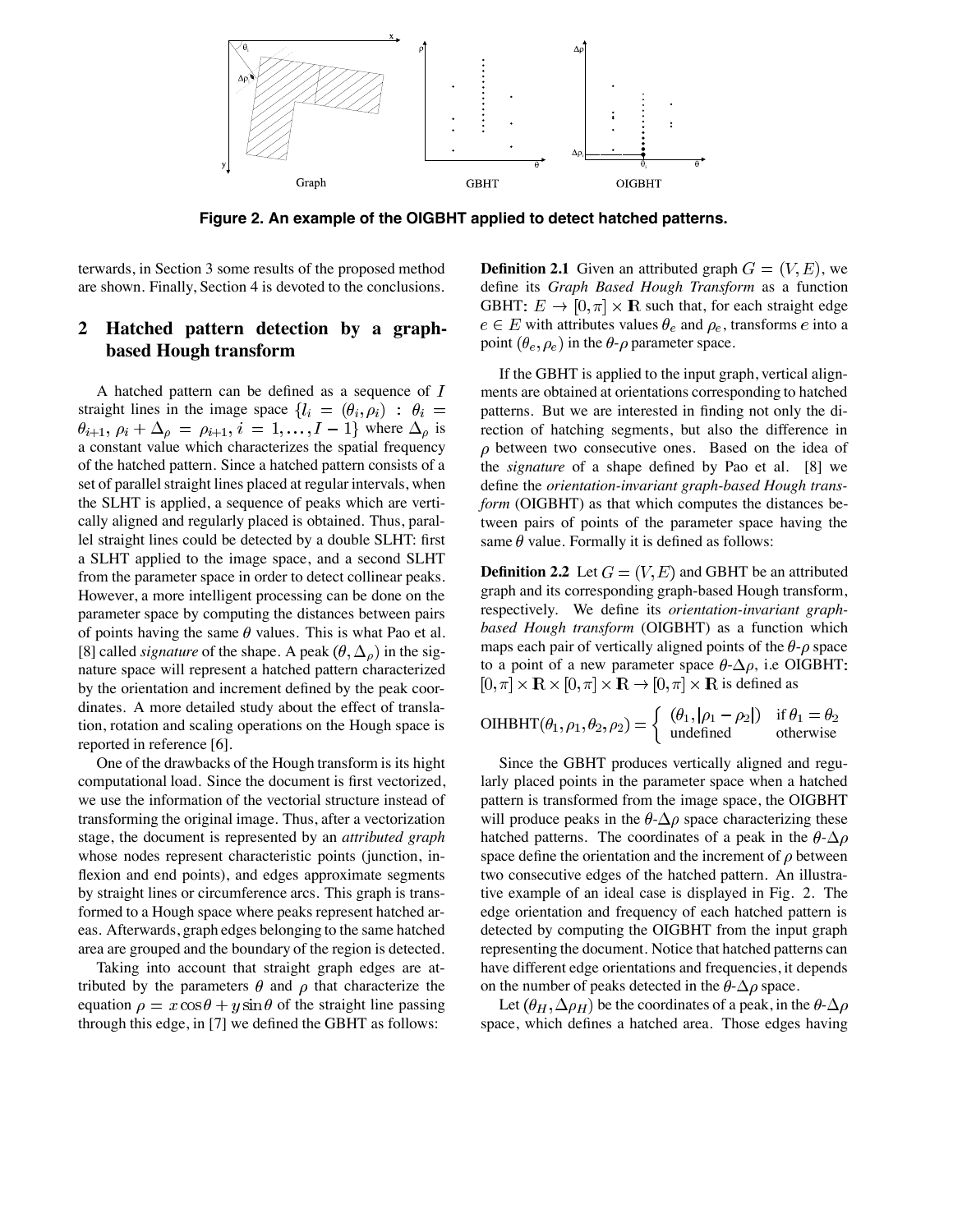

**Figure 3. (a) Extraction of graph edges candidate to belong to hatched areas after performing the OIGBHT to the input graph, (b) boundaries of hatched areas.**

a  $\theta$  value equal to  $\theta_H$ , with a certain tolerance range, and another parallel graph edge at distance  $\Delta \rho_H$ , also with a certain tolerance range, are selected from the input graph. Figure 3a shows the subgraph  $G_H$  obtained after applying this filtering procedure.

The final step consists in segment each hatched area, i.e. detecting its boundary defined as a sequence of graph vertices. First, the edges of the graph  $G_H$  of hatching edges are sorted according to their  $\rho$  value. An overlapping relation between edges is taken into account in the sorting procedure. Following an idea given in [1], a single-scan algorithm in the direction of the filling edges defines an order relation for each vertex of each segment:

**Definition 2.3** Let  $\theta_H$  be the orientation which defines a set of hatching edges. Following a scan direction perpendicular to  $\theta_H$ , an edge is said to be *open* when the process reaches its origin vertex, and it is said to be *closed* when the process reaches its end vertex. A vertex which is open, in the scan direction, between the vertices of another segment is said to *overlap* the latter.

Considering this relation, given an edge  $e$ , the corresponding following node in the sorted list contains those edges which have a similar distance in  $\rho$  from  $e$  and overlap it. See at Fig. 4 for an illustrative example of sorted edges of a hatched pattern. In this example, two lists are built starting from the topmost edges, i.e. those edges that don't have any overlapped edge before.

The boundary of a hatched region is represented by a sequence of graph vertices  $[v_1, \ldots, v_n]; v_i \in V$  which outline the region in a counter-clockwise sense. This boundary can be computed by a straightforward recursive procedure. Let L be a sorted list of hatching edges of a graph  $G = (V, E)$ , the function *boundary*  $(G, L, e)$  returns the sequence of vertices outlining a sorted list  $L$  of hatching edges starting at



**Figure 4. Sorting the edges of a hatched area according to their overlapping relation.**



**Figure 5. The boundary detection procedure.**

the edge  $e \in E$ . The idea is to concatenate at each recursive call  $e_{v_1}$  *oboundary*  $(G, L, next(e, L)) \circ e_{v_2}$ , where  $\circ$  is the concatenation operator,  $e_{v_1}$  and  $e_{v_2}$  are the leftmost and rightmost vertices of  $e$  in the scan direction, respectively, and  $next(e, L)$  returns the following edges to  $e$  in the list  $L$ . See Fig. 5 for a trace of the algorithm in an ideal case.

A postprocessing procedure must be applied to the string of vertices given by the boundary detection algorithm. This step solves two possible problems: first, a region which results in two lists of edges and, second, the presence of gaps inside the hatched region. The first problem is solved by merging boundary strings having common substring. In Fig. 5 we can see that two sequences are obtained after boundary detection,  $A X B$  and  $C X D$ , which are merged in the string  $AXDCB$ . The second condition, the presence of gaps, is detected when the boundary string contains a re-